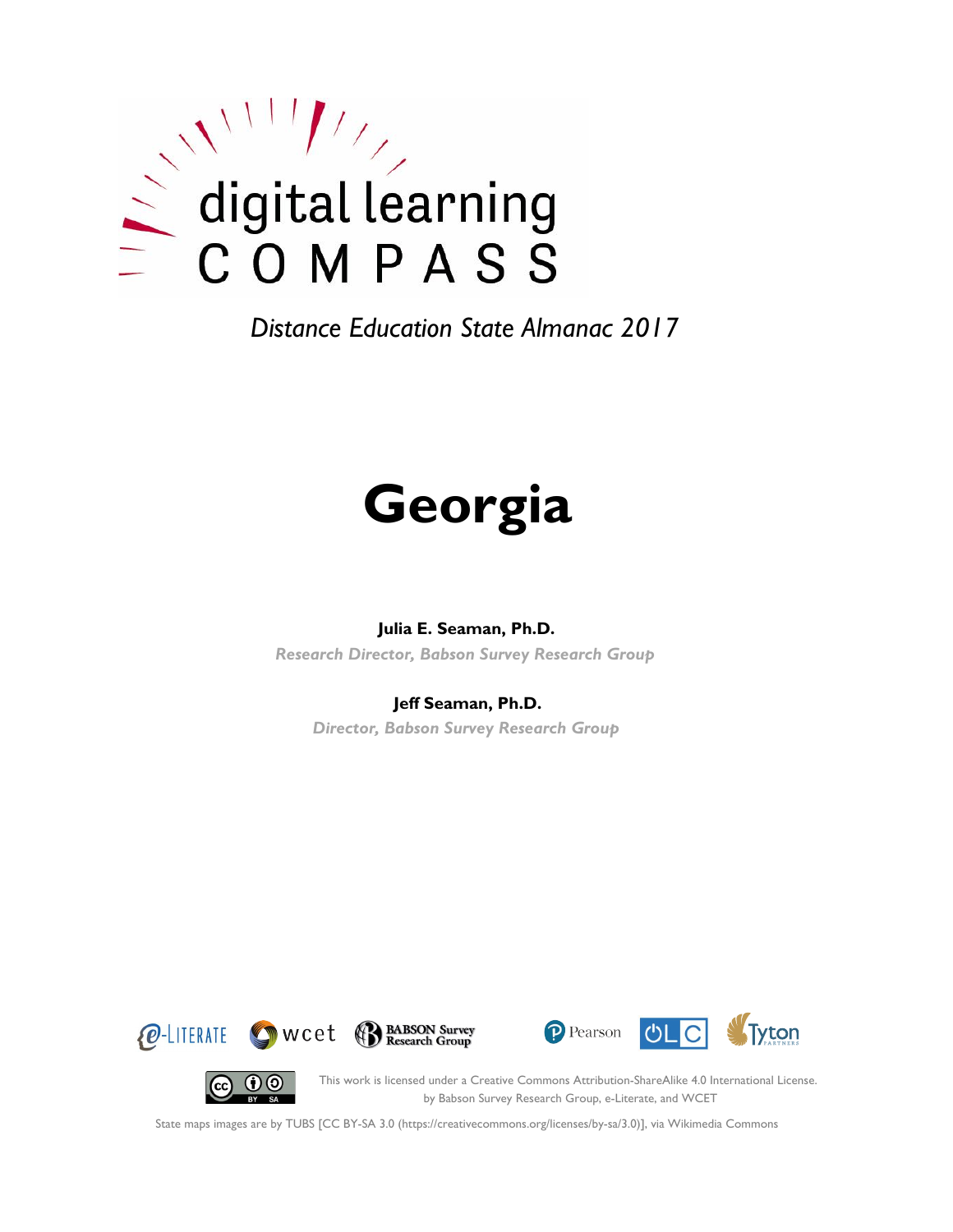| Georgia                       |              |                  |  |
|-------------------------------|--------------|------------------|--|
|                               | <b>State</b> | % of<br>National |  |
|                               |              |                  |  |
| Population                    | 10,310,371   | 3.2%             |  |
| 18-55 Population              | 4,948,978    | 3.2%             |  |
| <b>Number of Institutions</b> | 3            | 2.7%             |  |
|                               |              |                  |  |

 Georgia has 131 degree-granting higher education institutions, which represent 2.7% of all such institutions in the United States. These institutions enrolled a total of 531,578 students as of fall 2015 (457,067 of which are studying at the undergraduate level and 74,511 at the graduate level). The fall 2015 figure is an increase of 51,136 students (or 10.6%) from the number enrolled in the fall of 2012.

 Among the total student body, 151,450 (126,156 undergraduates and 25,294 graduate students) were taking at least one course at a distance. This is 28.5% of the enrolled student body, which is lower than the national average rate of 29.7%. The number of students taking distance education courses in the state increased by 31,705 (or 26.5%) between fall 2012 and fall 2015. This is higher than the national level of growth of 11.0%.

 61,838 students in Georgia are taking all of their courses at a distance, made up of 43,557 undergraduates and 18,281 graduates. This represents 11.6% of all students enrolled in the state, a rate that is lower than the national average of 14.3%. A total of 44,918 (or 72.6% of these exclusively online students) live in Georgia, the remainder come from outside of the state. This rate is higher than the national in-state average of 55.1%.

 The number of students that take any of their courses on campus, including those who take all of their courses on campus and those who take a mix of on-campus and distance courses, is 469,740, or 88.4% of the total student enrollment in Georgia. This number represents an increase in proportion on campus from the four years prior (90.1% from 433,091 students in 2012). The -1.8% rate is a larger change than the national 1.7% decrease.

|                    |                              | <b>Total</b>        |                        | Undergraduate |                        | <b>Graduate</b> |                        |
|--------------------|------------------------------|---------------------|------------------------|---------------|------------------------|-----------------|------------------------|
|                    |                              | <b>All Students</b> | Any<br><b>Distance</b> | All Students  | Any<br><b>Distance</b> | All Students    | Any<br><b>Distance</b> |
|                    | <b>Total</b>                 | 531,578             | 151,450                | 457,067       | 126,156                | 74,511          | 25,294                 |
|                    | Private for-profit           | 39,019              | 23,034                 | 29,920        | 16,098                 | 9,099           | 6,936                  |
| Control            | Private not-for-profit       | 74,106              | 11,426                 | 52,817        | 7,593                  | 21,289          | 3,833                  |
|                    | Public                       | 418,453             | 116,990                | 374,330       | 102,465                | 44,123          | 14,525                 |
| <b>Type</b>        | 2 to 4-year                  | 129,994             | 46,044                 | 129.994       | 46,044                 | 0               | 0                      |
|                    | 4-year or more               | 401,584             | 105,406                | 327,073       | 80, 112                | 74,511          | 25,294                 |
|                    | Under 1,000                  | 19,162              | 3,592                  | 16,909        | 2,447                  | 2,253           | 1,145                  |
| <b>Instutional</b> | $1,000 - 4,999$              | 133,875             | 41,862                 | 122,935       | 38,143                 | 10,940          | 3,719                  |
| <b>Enrollment</b>  | $5,000 - 9,999$              | 121,197             | 43,560                 | 108,764       | 39,006                 | 12,433          | 4,554                  |
| <b>Size</b>        | 10.000 - 19.999              | 89.323              | 26,368                 | 71.099        | 18.154                 | 18,224          | 8,214                  |
|                    | 20,000 and above             | 168,021             | 36,068                 | 137,360       | 28,406                 | 30,661          | 7,662                  |
|                    | Associate's College          | 143,395             | 53,433                 | 143,395       | 53,433                 | 0               | $\mathbf 0$            |
|                    | <b>Baccalaureate College</b> | 56,250              | 8,686                  | 55,599        | 8,520                  | 651             | 166                    |
| Carnegie           | <b>Doctoral University</b>   | 173,683             | 31,977                 | 125,012       | 20,941                 | 48,671          | 11,036                 |
|                    | Master's College             | 92,709              | 39,617                 | 77,089        | 29,484                 | 15,620          | 10, 133                |
|                    | Specialized                  | 27,238              | 6,254                  | 20,581        | 3,835                  | 6,657           | 2,419                  |
|                    | Unassigned                   | 38,303              | 11,483                 | 35,391        | 9,943                  | 2,912           | 1,540                  |

## **Overall and Distance Enrollment - 2015**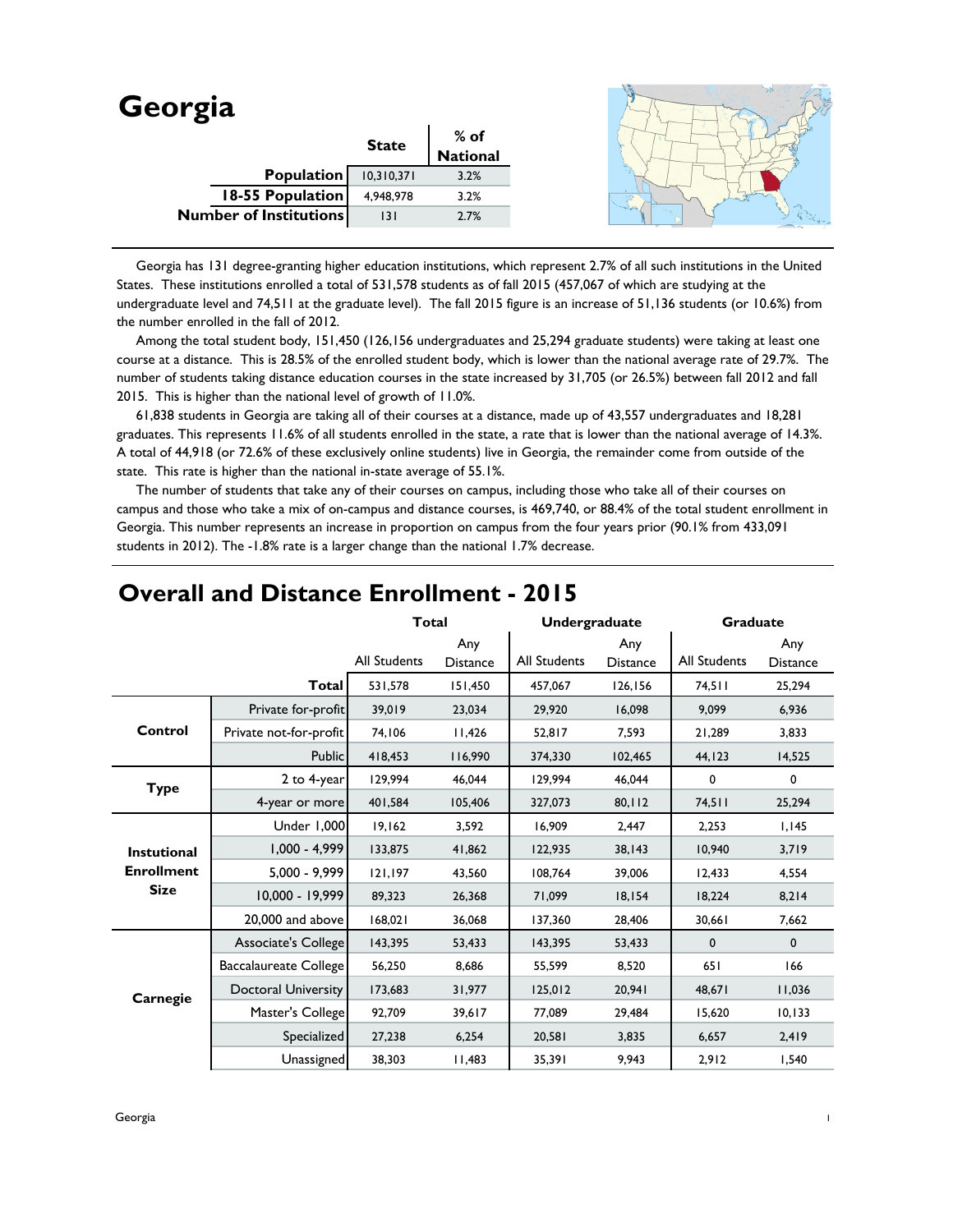

## **Distribution of State Institutions**

# **Distribution of Total Student Enrollment**



# **On-Campus Students**

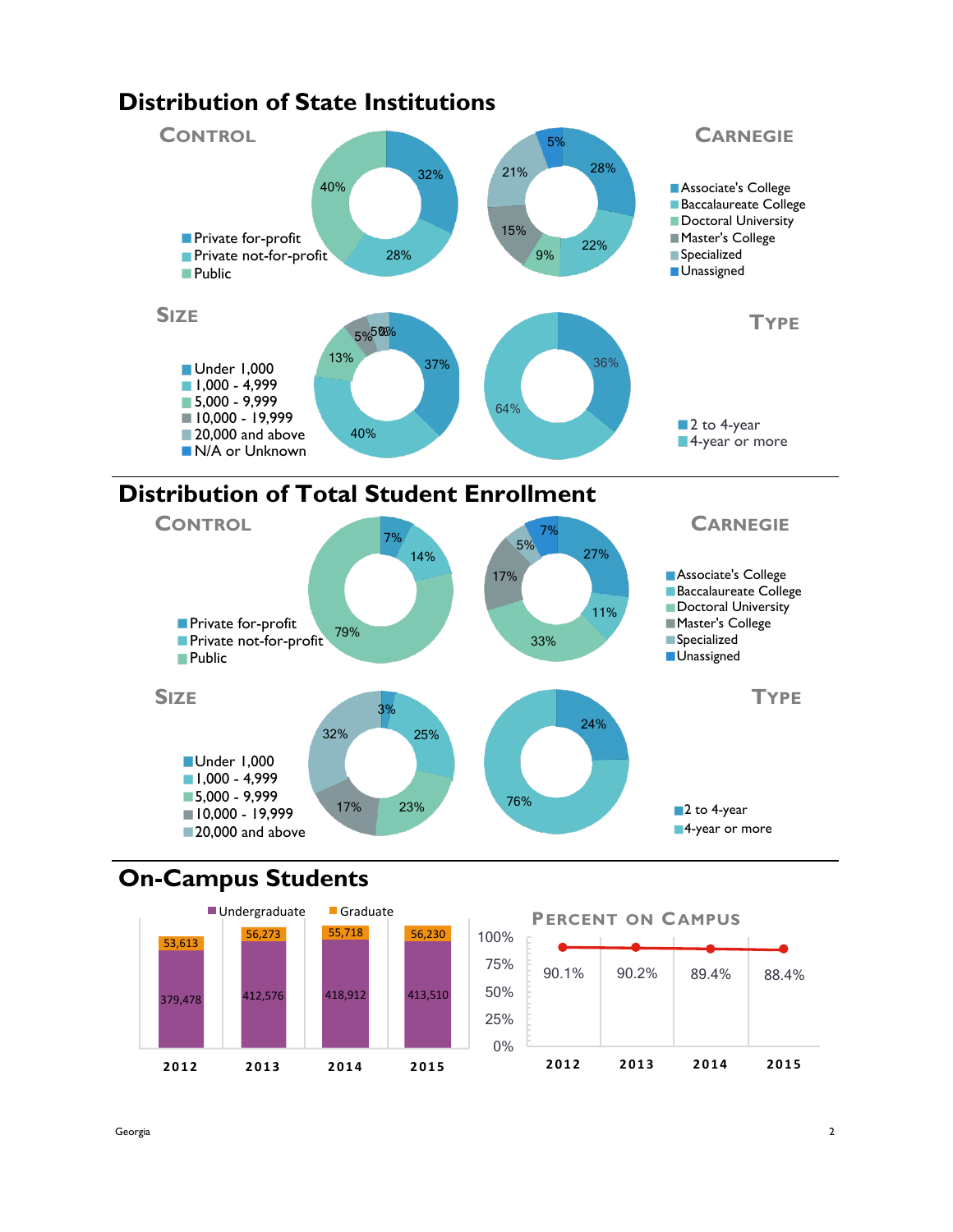# **Distribution of Distance Student Enrollment**



# **Enrollment Trends**



# **Exclusively Distance Student Locations**